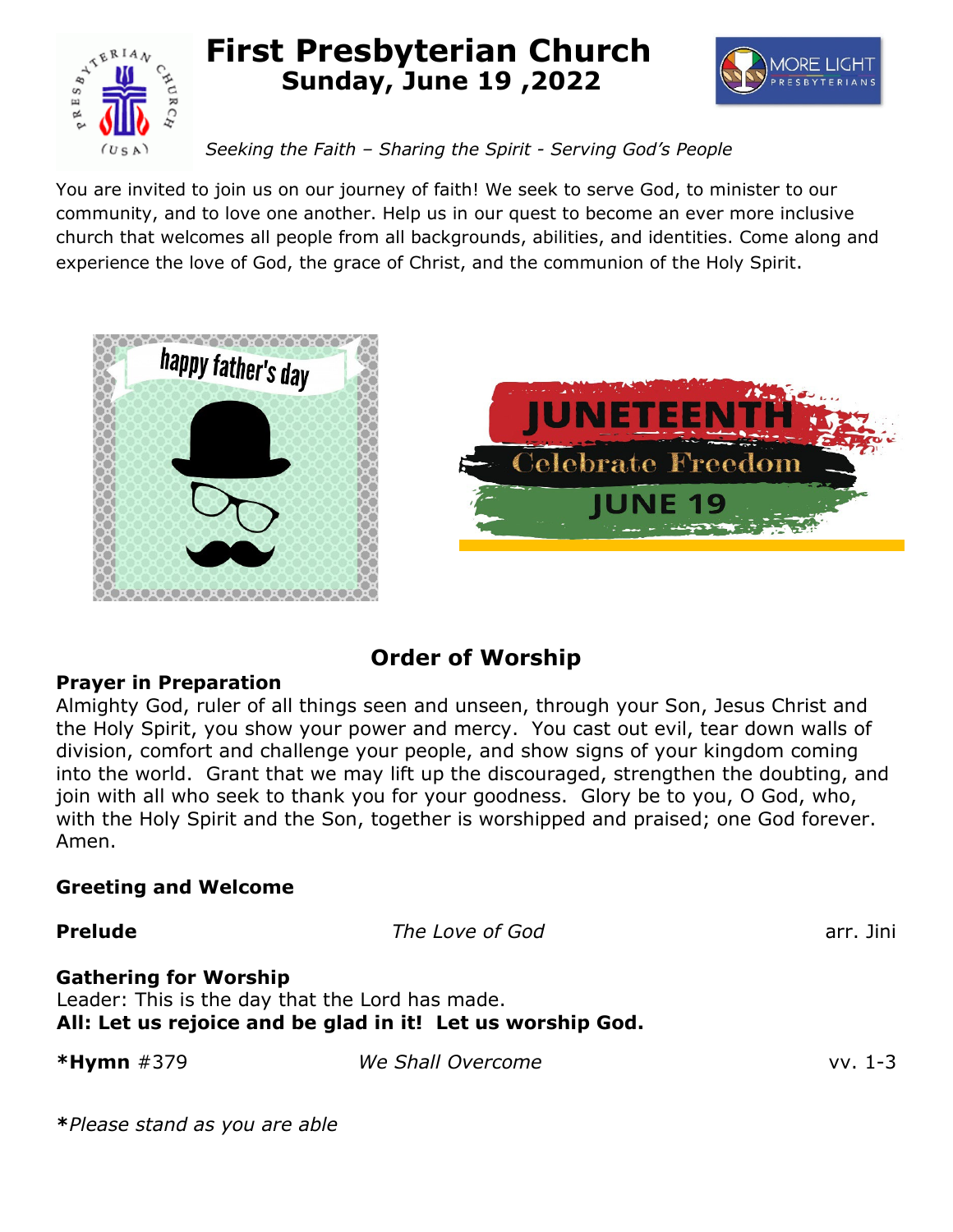# **Call to Confession**

Leader: The geography of sin is a waterless waste. But God gives springs of water, streams of justice and mercy splashing into the wilderness from the mountain of God. Let us drink deeply of Christ. Let us confess our sins.

# **Prayer of Confession**

Leader: Let us pray… **All: Holy One, God Most High, Grant us faith to confess our sins and seek your mercy. There are barren places in our lives where we have wandered far from you. We have listened to voices who have distracted us from your call. God our Savior, forgive us. Let us enter into your kingdom. Then send us out to serve you by the power of the Holy Spirit. In the name of your Son, Jesus Christ. Amen.** 

# **Assurance of Forgiveness**

Leader: Christ Jesus is the bread of life, manna come down from heaven. Christ covers us with baptismal waters, so that our lives are hidden in him. This Jesus, the Son of the Most High God, is sovereign even over the powers of evil, so that his reign brings freedom and joy. Therefore, I declare to you by the power of the Holy Spirit, in Jesus Christ our sins are forgiven.

# **All: Thanks be to God.**

**Giving of the Peace**

Leader: The peace of Christ be with you all! **All: And also with you!**

**\*Response** #582 *Glory to God, Whose Goodness Shines on Me*

**Children's Sermon:** It's a Big Day on the Calendar!

# **Prayer for Illumination**

Leader: Holy, Holy, Holy One, your words feed us, and the Spirit gives us life. Grant our ears an appetite for hearing and our spirits strength for loving you. **Amen.**

**Old Testament Lesson Psalm 22:19-28 (OT p. 501)** 

**Ministry of Music** *Svajone (Hope)* J. Naujalis Fermi String Quartet

Linda Veleckis Nussbaum and Nina Saito, violins; Jessica Lipon, Viola; William Cernota, Cello

**New Testament Lesson** Romans 11:1-2a, 29-32 (NT p. 160)

Minister: The Word of the Lord. **All: Thanks be to God.**

# **Proclamation of the Word:** Sin Happens

**\*Affirmation of Faith:** Apostles' Creed (Hymnal, p. 17)

**\*Hymn** #379 *We Shall Overcome* vv. 4-5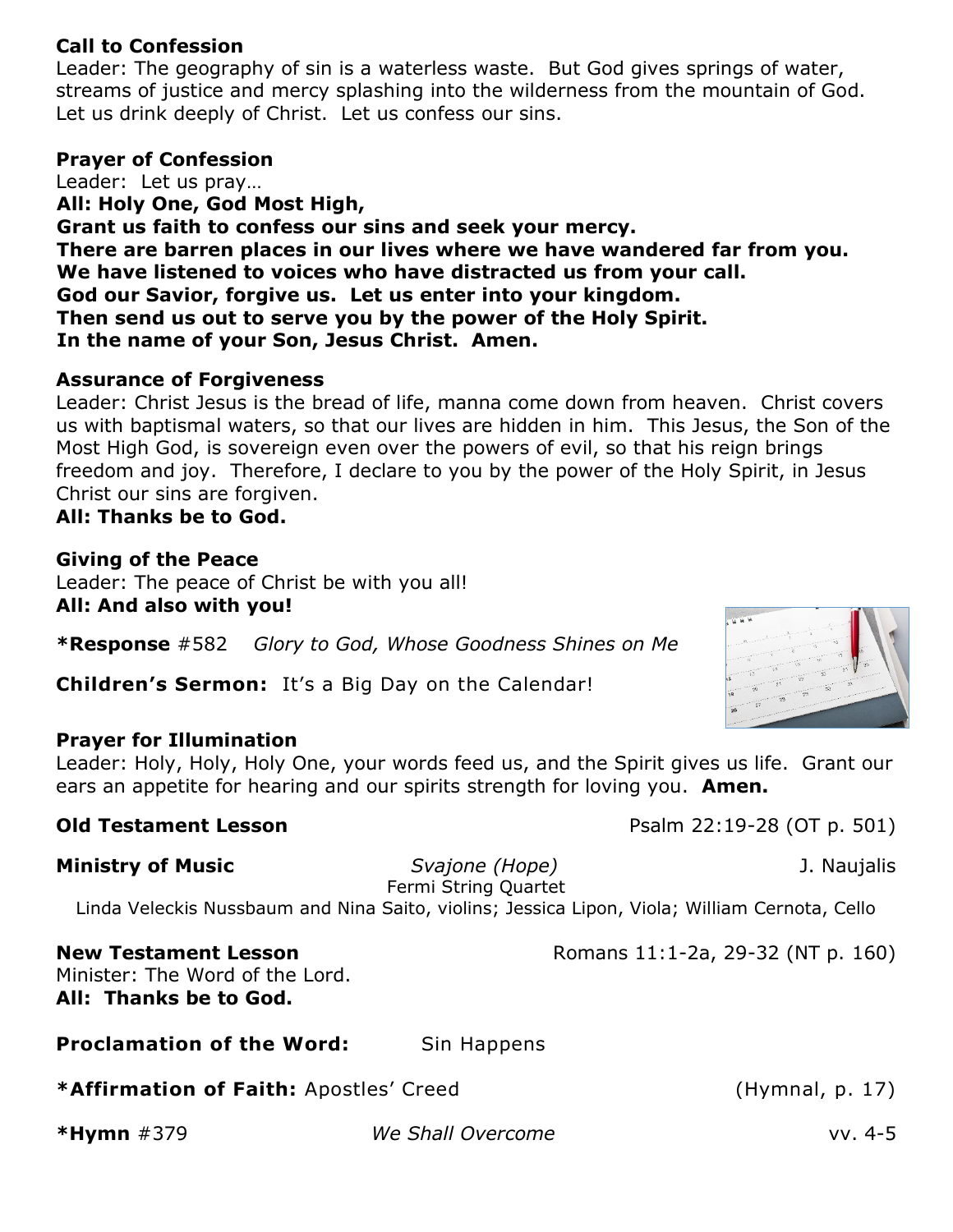# **Splash of Green** Kathy Manfredi

# **Invitation to the Offering**

Leader: God gives us more than enough for our journey of faith. Let us present our tithes and offerings so that others may know their blessings and give thanks to God.

**Offertory:** God Leads Us Along arr. Greg Howlett

# **\*#606 Doxology**

# **\*Prayer of Dedication**

Leader: Triune God, we thank you that you wash away all that separates us from you and one another. We thank you that in this new life we are set free to proclaim good news to others. Direct our gifts to fulfill your purpose as we await the time when all creation is one in your love, by the grace of Jesus Christ and the community of the Holy Spirit. **Amen.**

# **Pastoral Prayer and Congregational Prayer**

**Joys and Concerns** (*In the bulletin, on cards, or via Zoom Chat)* Minister: We give thanks to God for these blessings. **All: Thanks be to God!** Minister: For all these people and all who are in need **All: Please hold your people near, O God!**

Minister: God inspires us to pray, hears our prayers, and answers our prayers**. All: Alleluia! Amen!**

Minister: Let us pray…

*Silent Prayer*

Minister: Let us pray together… **Unison: Our Father in heaven, hallowed be your name, Your kingdom come, your will be done, On earth as in heaven. Give us today our daily bread. Forgive us our sins as we forgive those who sin against us. Save us from the time of trial and deliver us from evil. For the kingdom, the power, and the glory are yours now and forever. Amen.**

**\*Hymn:** #539 *We Will Go Out with Joy*

**\*Blessing**

**Postlude** *<i>Oh, the Best Friend to Have Is Jesus* **arr.** Jini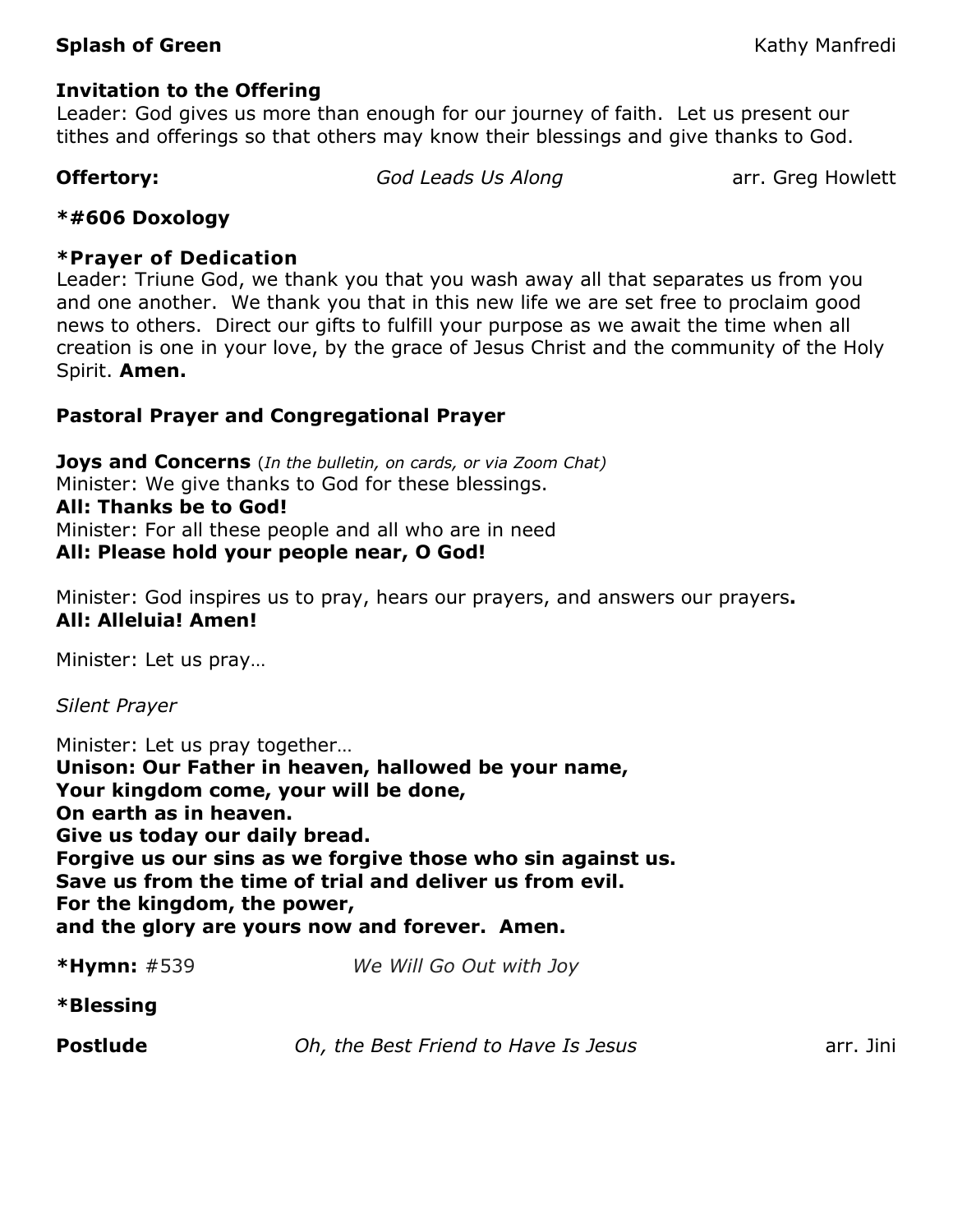# **Moment for Reflection**:



# **Worship Assistants**

Rolanda Quick- Greeter **Milford- Head Usher** Jim Milford- Head Usher Sue Bailey- Worship Assistant and Scripture Reader **Chanmi Jeong– Accompanist**<br>Allison Forsberg and Pat Manfredi- AV Techs **Chanmi Chanmi Zea- Zoom Greeter** Allison Forsberg and Pat Manfredi- AV Techs

**JUNE 19, 2022**  9:30 am Worship in Sanctuary and via Zoom

**WEDNESDAY, JUNE 22, 2022**

3:30 pm Bible Study via Zoom

# **SATURDAY JUNE 25, 2022**

9:00 am Snider Hill Workday

# **JUNE 26, 2022**

9:30 am Worship in Sanctuary and via Zoom

**Pastor Kerry's Office Hours This Week** Monday - Thursday 10:00 am- 2:00 pm If you would like a visit—or if you know someone who needs a visit please let Pastor Kerry or one of the Deacons know.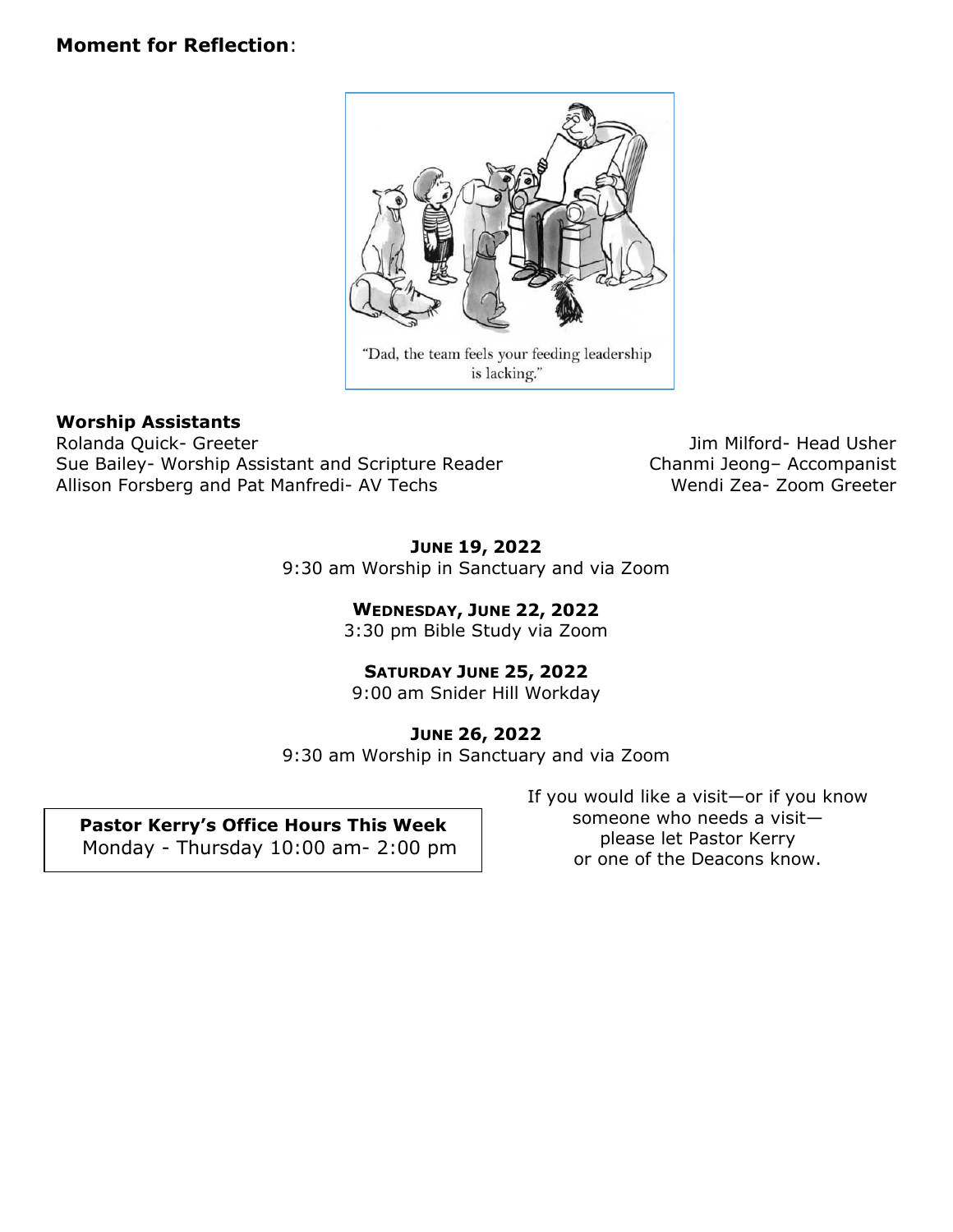#### **ANNOUNCEMENTS**

Starting this week, please fill out **Joys and Concerns** cards at the back of the sanctuary prior to the beginning of worship. The cards are on the table as you enter, and there is a basket in which you can place the completed cards. If you are participating via Zoom, use the Chat feature to let the Zoom Greeter know what your Joys and Concerns are. Again, please complete these as early in the worship as possible.

**Snider Hill Cemetery Workday--**Saturday, June 25, 2022. Bring your tools, gloves, water, and sunscreen; we will gather at 9:00 a.m. and work 'til noon or so. For more information, contact Ro Quick or Beth Malmquist.

The Carbondale Unitarian Fellowship is hosting a hybrid live/Zoom event on June 21 at 7 pm.**--** *"Off the CUF" Immigration Law: Education, Advocacy and Action--A Conversation with Cindy Buys.* You are invited to attend in person, masks recommended, at the Unitarian Fellowship (105 N. Parrish) or on Zoom (link can be found at [www.carbondaleuf.org](http://www.carbondaleuf.org/)  or [www.firstprescdale.org](http://www.firstprescdale.org/) home pages).

The **Southern IL Pride March & Cruise** is Saturday morning, June 25, 2022. Help show our church's support of the LGBTQIA+ community by gathering outside in front of the church around 10:45 -11:00 am with signs, flags, colorful umbrellas (for shade) and/or an enthusiastic spirit. More details are found on the Facebook event page.

#### **Green Guardians Garden Tip**

Remember those plants (hopefully some natives) you put in the ground in April and May? Now what? Usually during the summer, we find periods without adequate rain to help these plants get a good start. Make sure you are watering them manually if there isn't an inch of rain per week. (If you don't have a rain gauge, set a can or wide mouth bottle out in the open. Then just measure how much falls.) After a year of getting established, the natives will be fine. More ecofriendly watering – when running water to warm it up, save it in a bucket or other container.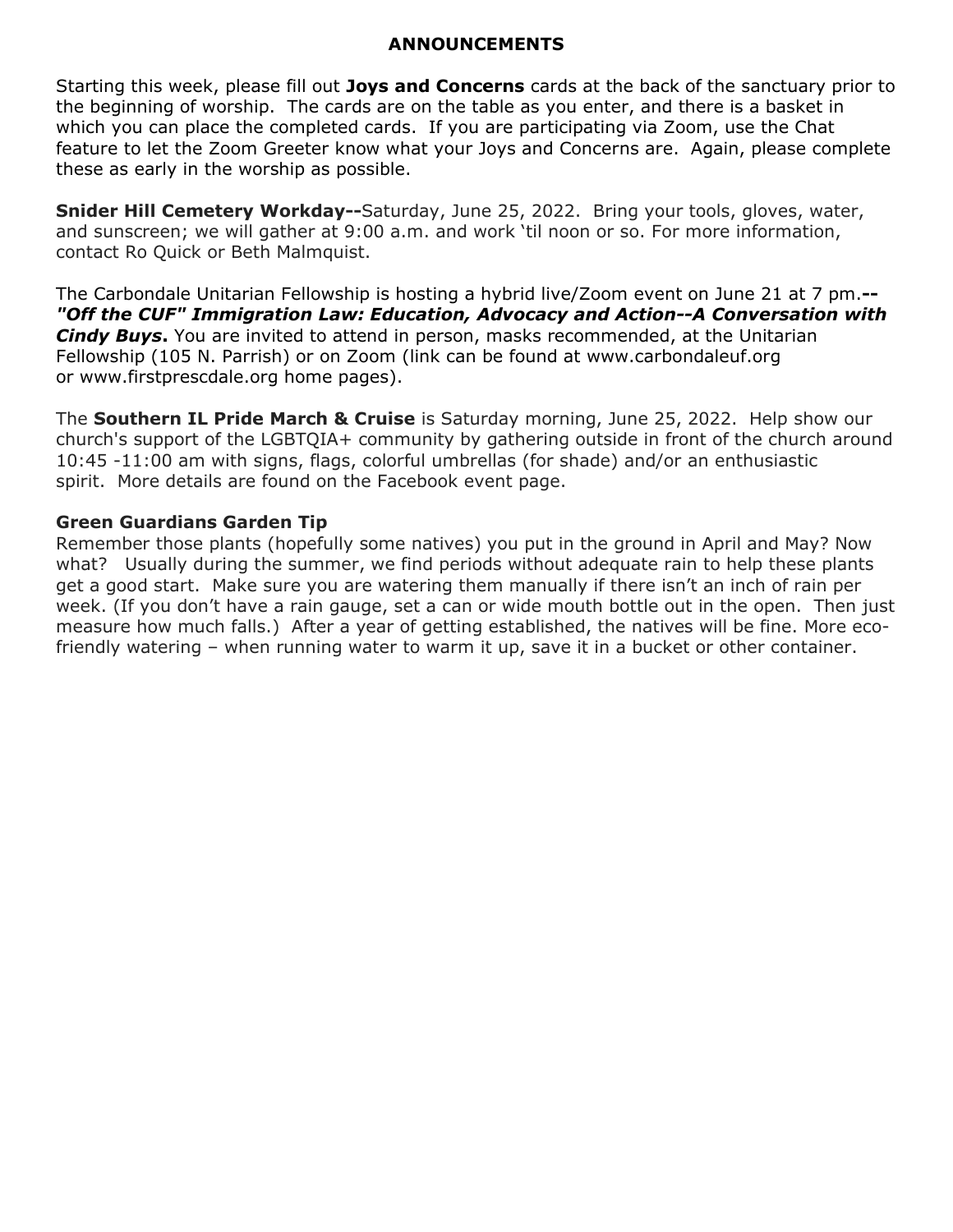#### **Joys and Concerns**

*Please let the church office know if someone needs to be added to or removed from the lists below*.

### **Remember to Pray for:**

- $\triangleright$  For all affected by the mass shootings and hate crimes
- **▶ Ukraine Situation**
- $\triangleright$  Transgender community under attack legislatively
- ▶ Our National, State, Regional, and Community Leaders
- $\triangleright$  Covid19 Pandemic patients and the ongoing vaccination efforts
- $\triangleright$  Social unrest and political polarization
- $\triangleright$  Those in the destructive path of natural disasters
- $\triangleright$  Those who are homeless, hungry, and in harm's way
- $\triangleright$  For those in shelters on the southern border
- $\triangleright$  For those who continue to be marginalized and underrepresented
- $\triangleright$  Service men and women

Each week we pray for one of the Carbondale Interfaith Council faith communities. This week, please pray for: **Southern Illinois Pagan Alliance** The Mission/Ministry we are praying for this month**: Personnel**

#### **Household Prayer: Morning**

Gracious God, we thank you for the peace of good sleep and for keeping us safe throughout the night. Let this new day be a time of praise and joy as we go out to meet you in our sisters and brothers. We pray this in Jesus' name. Amen.

### **Household Prayer: Evening**

Merciful Lord, as night comes to this house, we thank you for the challenges and accomplishments of this day. Give our hearts and minds the comfort now to rest in your care, trusting that whatever tomorrow brings, your hand will be ready to catch us if we fall. Amen.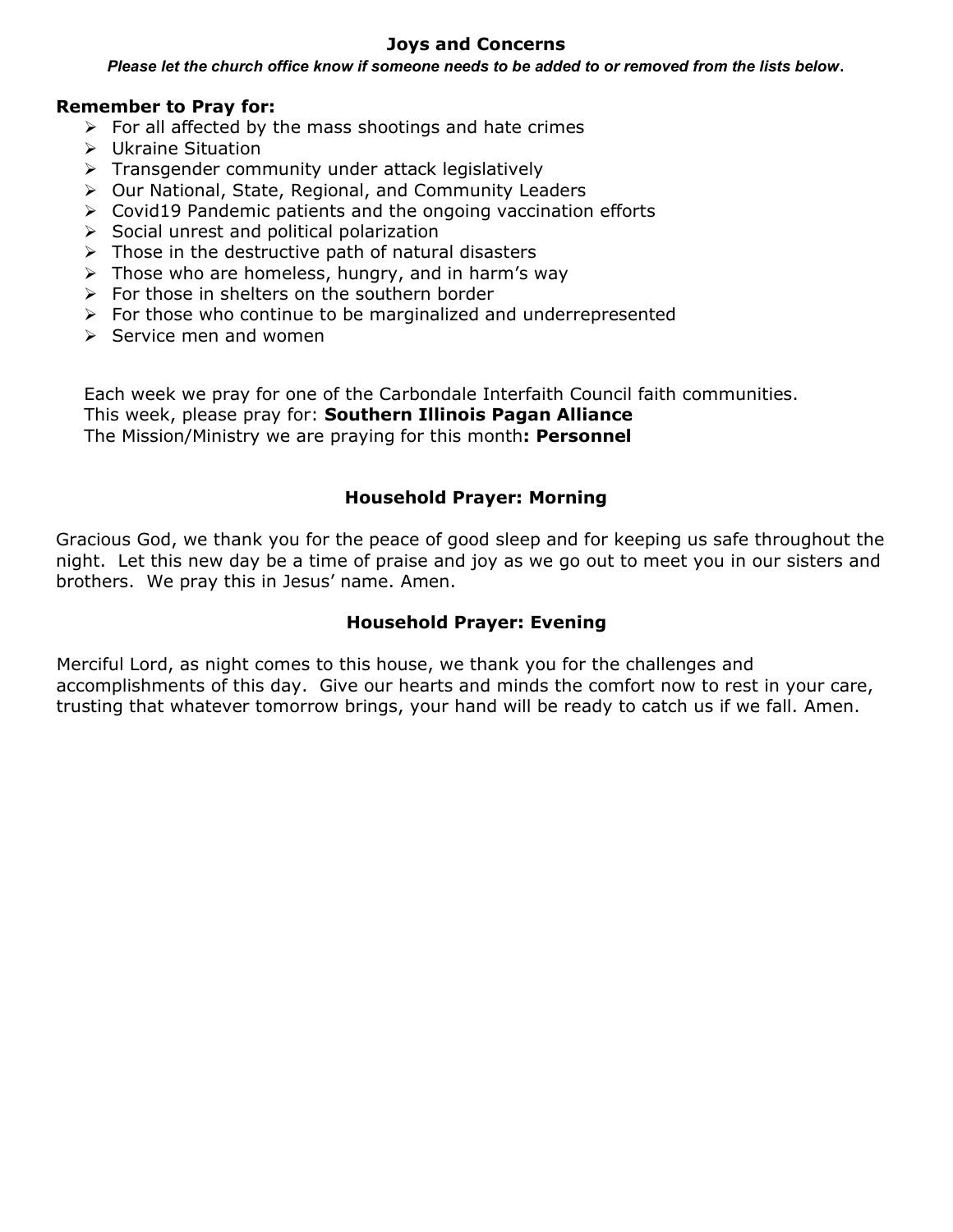# 379 *We Shall Overcome* (v. 1-3)

1 We shall overcome; we shall overcome; we shall overcome someday.

Refrain:

O, deep in my heart I do believe we shall overcome someday!

2 We'll walk hand in hand; we'll walk hand in hand; we'll walk hand in hand someday. [Refrain]

3 We shall live in peace; we shall live in peace; we shall live in peace someday. [Refrain]

#582 *Glory to God, Whose Goodness Shines on Me (All Rights Reserved Reprinted under OneLicense.net A-704922)* Glory to God, whose goodness shines on me, And to the Son, whose grace has pardoned me, And to the Spirit, whose love has set me free*.* As it was in the beginning, is now and ever shall be. Amen

# Psalm 22:19-28 (OT P 501)

But you, O LORD, do not be far away! O my help, come quickly to my aid! Deliver my soul from the sword, my life from the power of the dog! Save me from the mouth of the lion! From the horns of the wild oxen, you have rescued me. I will tell of your name to my brothers and sisters; in the midst of the congregation, I will praise you: You who fear the LORD, praise him! All you offspring of Jacob, glorify him; stand in awe of him, all you offspring of Israel! For he did not despise or abhor the affliction of the afflicted; he did not hide his face from me but heard when I cried to him. From you comes my praise in the great congregation; my vows I will pay before those who fear him. The poor shall eat and be satisfied; those who seek him shall praise the LORD. May your hearts live forever! All the ends of the earth shall remember and turn to the LORD; and all the families of the nations shall worship before him. For dominion belongs to the LORD, and he rules over the nations.

Romans 11:1-2a, 29-32 (NT p. 160)

I ask, then, has God rejected his people? By no means! I myself am an Israelite, a descendant of Abraham, a member of the tribe of Benjamin. God has not rejected his people whom he foreknew.

As regards the gospel they are enemies of God for your sake; but as regards election they are beloved, for the sake of their ancestors; for the gifts and the calling of God are irrevocable. Just as you were once disobedient to God but have now received mercy because of their disobedience, so they have now been disobedient in order that, by the mercy shown to you, they too may now receive mercy. For God has imprisoned all in disobedience so that he may be merciful to all.